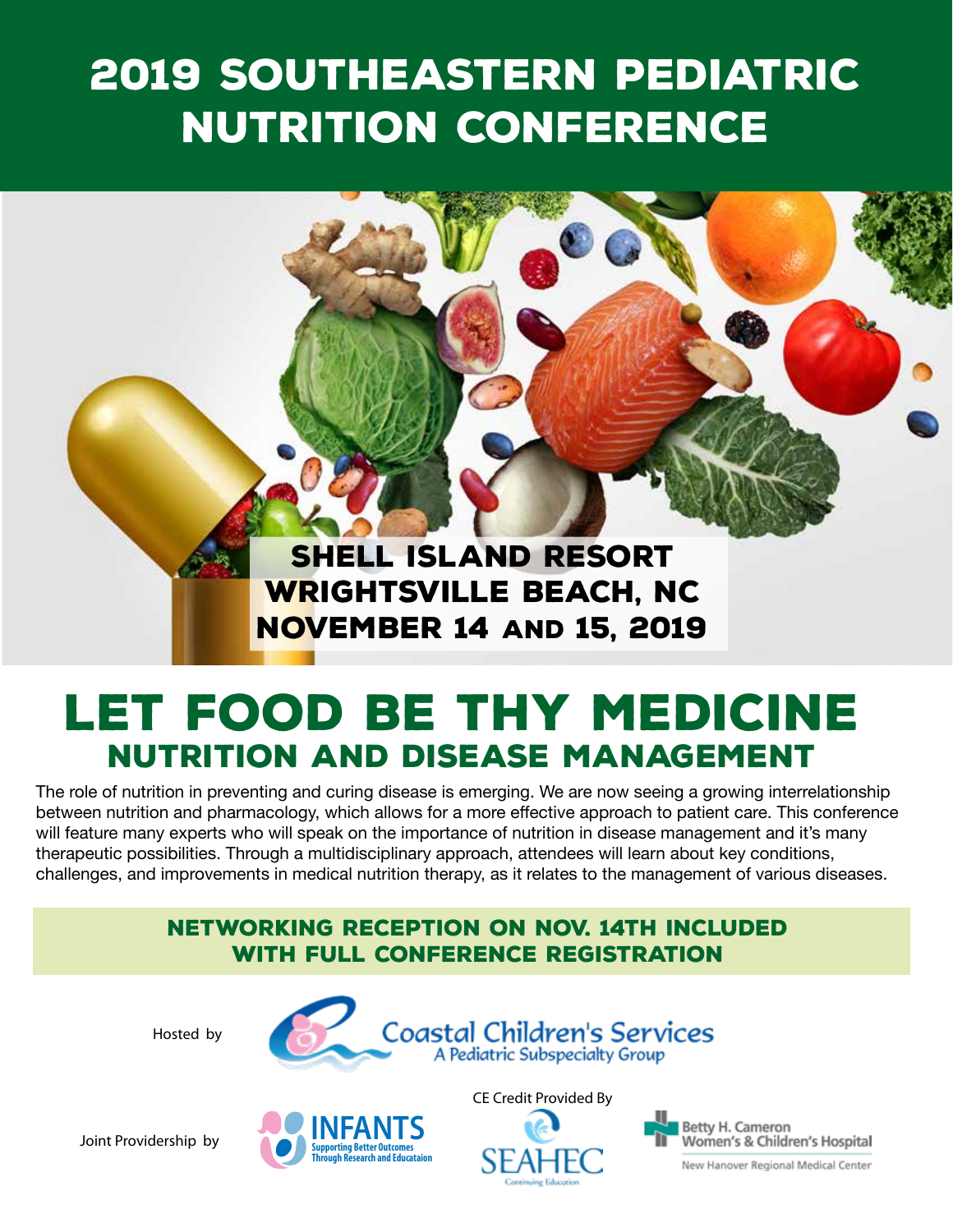## **CONFERENCE AGENDA**

#### **Food Selectivity, Nutrient Status/Intake, and Autism Spectrum Disorders**

**William Sharp, PhD** Director, Pediatric Feeding Disorders Program Children's Healthcare of Atlanta

**Rashelle Berry, MPH, MS, RDN, LD** Nutrition Manager for the Feeding Program at Marcus Autism Center

#### **Inflammatory Bowel Disease**

**Sandra C. Kim, MD** Associate Professor of Pediatrics Co – Director, Pediatric Inflammatory Bowel Disease Center Division of Pediatric Gastroenterology, Hepatology, and Nutrition Childrens's Hospital of Pittsburgh of UPMC, Pittsburg, PA

**Stacey Zettle, MS, RD, LDN** Dietitian, Generalist at Children's Hospital of Pittsburgh

#### **Eosinophilic Esophagitis**

**Fred (Dan) Atkins, MD** Co-Director, Gastrointestinal Eosinophilic Diseases Program, Pediatric Allergy and Immunology Section Chief Children's Hospital of Colorado

**Carina Venter, PhD, RD** Assistant Professor, Pediatrics-Allergy University of Colorado School of Medicine Children's Hospital Colorado

#### **Pediatric Nutrition on Managing Kids with Type 1and Type 2 Diabetes/Obesity Kateryna Kotlyarevska, MD**

Director of Pediatric Endocrinology, Pediatric Endocrinologist, Coastal Children's Services

**Meredith Thivierge, RD, CDE, LDN** Pediatric Clinical Dietitian Specialist II The Johns Hopkins Children's Center

#### **Fatty Liver Disease**

**Stavra Xanthakos, MD, MS** Director, Steatohepatitis Center Medical Director, Surgical Weight Loss Program for Teens Associate Director, Gastroenterology Fellowship Program

> **call 910-612-6932 janet.hoffer@ccneo.net www.ccneo.net**

### DAY 1 • 8AM - 4PM DAY 2 • 8AM-12PM

#### **Bariatric Surgery for Obese Teens**

**Stavra Xanthakos, MD, MS** Director, Steatohepatitis Center Medical Director, Surgical Weight Loss Program for Teens Associate Director, Gastroenterology Fellowship Program

#### **Susan Sewell, MS RD LD CSOWM**

Registered Dietitian, Surgical Weight Loss Program for Teens Cincinnati Children's Hospital Medical Center

#### **The "Heart" of Adolescent Obesity**

**James Loehr, MD** Pediatric Cardiologist, Coastal Children's Services Wilmington, NC

#### **Plant-based Diet in Relationship to Prevention of Obesity in Children**

**Joycelyn Peterson, DrPH, MPH, RDN** Director, Nutritional Sciences Program Morgan State University

### WHO SHOULD ATTEND?

Pediatricians, Neonatologists, Neonatal/Pediatric/ Family Nurse Practitioners, General Medicine, Pediatric Gastroenterologists, Dietitians, RNs, LPNs, APRNs, Physician Assistants and Pharmacists

### CONFERENCE DESCRIPTION

The Annual Southeastern Neonatal/Pediatric Nutrition Conference is designed to provide updated, advanced and practical approaches to contemporary issues in pediatric and neonatal nutrition. This activity will provide unique opportunities to learn, share and investigate new ways of assessing and managing pediatric patients with complex nutritional needs.

### CONFERENCE OBJECTIVES

- 1. Identify evidence based dietary treatment strategies in management of pediatric disease states
- 2. Describe the effects of hypoallergenic diet on inflammatory diseases of the intestines.
- 3. Describe how excessive caloric intake affects optimal growth and development of the pediatric patient and predisposes children to chronic diseases.



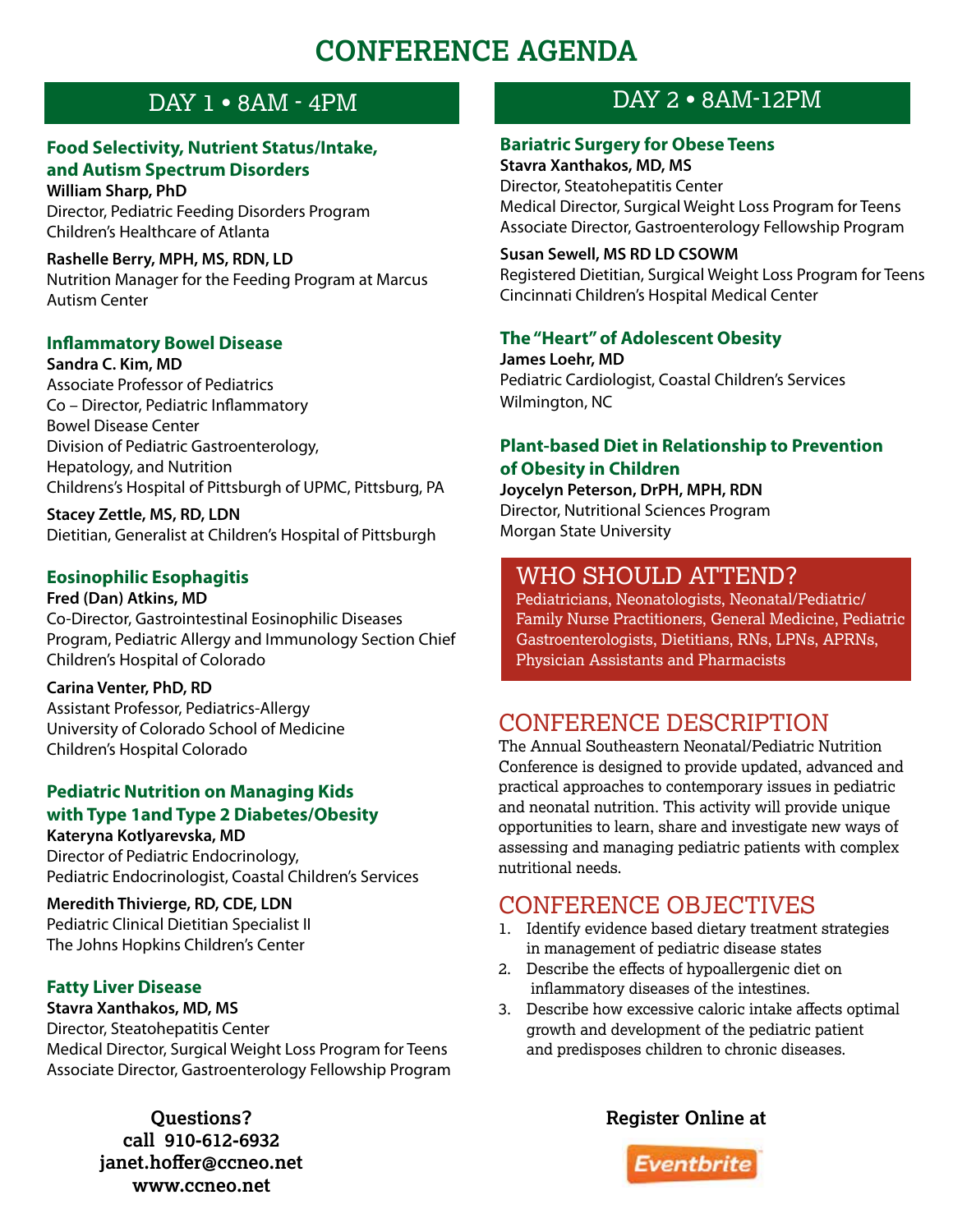

### **To reserve a hotel room**

2700 N. Lumina Avenue Wrightsville Beach, NC 800-689-6765 www.shellisland.com group rate: \$99/night



Shell Island is the premier resort hotel at Wrightsville Beach, NC providing all oceanfront suites with 169 beautiful guest rooms, each overlooking the Atlantic Ocean. With an indoor and outdoor pool, jacuzzi, beach volleyball, and miles of white sandy beaches, Shell Island Resort is a wonderful place to come and relax while enjoying the sound of the waves. Each room is equipped with your own private balcony, large living room with sleeper sofa, two flat-screen TVs, BluRay DVD player, and a kitchenette which includes a refrigerator, microwave, stovetop, coffee maker and blender. The Resort has high-speed internet access via a complimentary Wi-Fi network. With all the amenities, and a casual oceanfront restaurant and bar complete with outdoor seating, a fitness room, and laundry facilities on site, you will see why our guests love to stay with us.

#### Please note - if you are travelling by air, the Wilmington airport code is ILM.

#### **CONTINUING EDUCATION CREDIT STATEMENTS AND DISCLOSURES:**

SEAHEC adheres to NCMS and ANCC Essential Areas and Policies regarding industry support of continuing medical education and continuing nursing education. Commercial Support for the program, and faculty relationships within the industry will be disclosed at the activity. Speakers will also state when off-label or experimental use of drugs or devices is incorporated into their presentations. Participation in an accredited activity does not imply endorsement by SEAHEC, NCMS or NCNA of any commercial products displayed in conjunction with an activity.

#### **CME:**

This activity has been planned and implemented in accordance with the accreditation requirements and policies of the North Carolina Medical Society (NCMS) through the joint providership of South East Area Health Education Center (SEAHEC) and INFANTS. SEAHEC is accredited by the NCMS to provide continuing medical education for physicians. SEAHEC designates this live activity for a maximum of 10.5 A*MA PRA Category 1 Credit(s)*™. Physicians should claim only the credit commensurate with the extent of their participation in the activity.

#### **10.5 Nursing Contact Hours**

SEAHEC is an approved provider of continuing nursing education by the North Carolina Nurses Association, an accredited approver by the American Nurses Credentialing Center's Commission on Accreditation. *Participants must attend the entire program each day in orer to receive credit. No partial credit will be given*.

Thursday's Nursing Contact Hours: 6.5 Friday's Nursing Contact Hours: 4.0

**Contact Hours:** Thursday: Up to 6.5 Friday: Up to 4.0

CE Credit Provided By